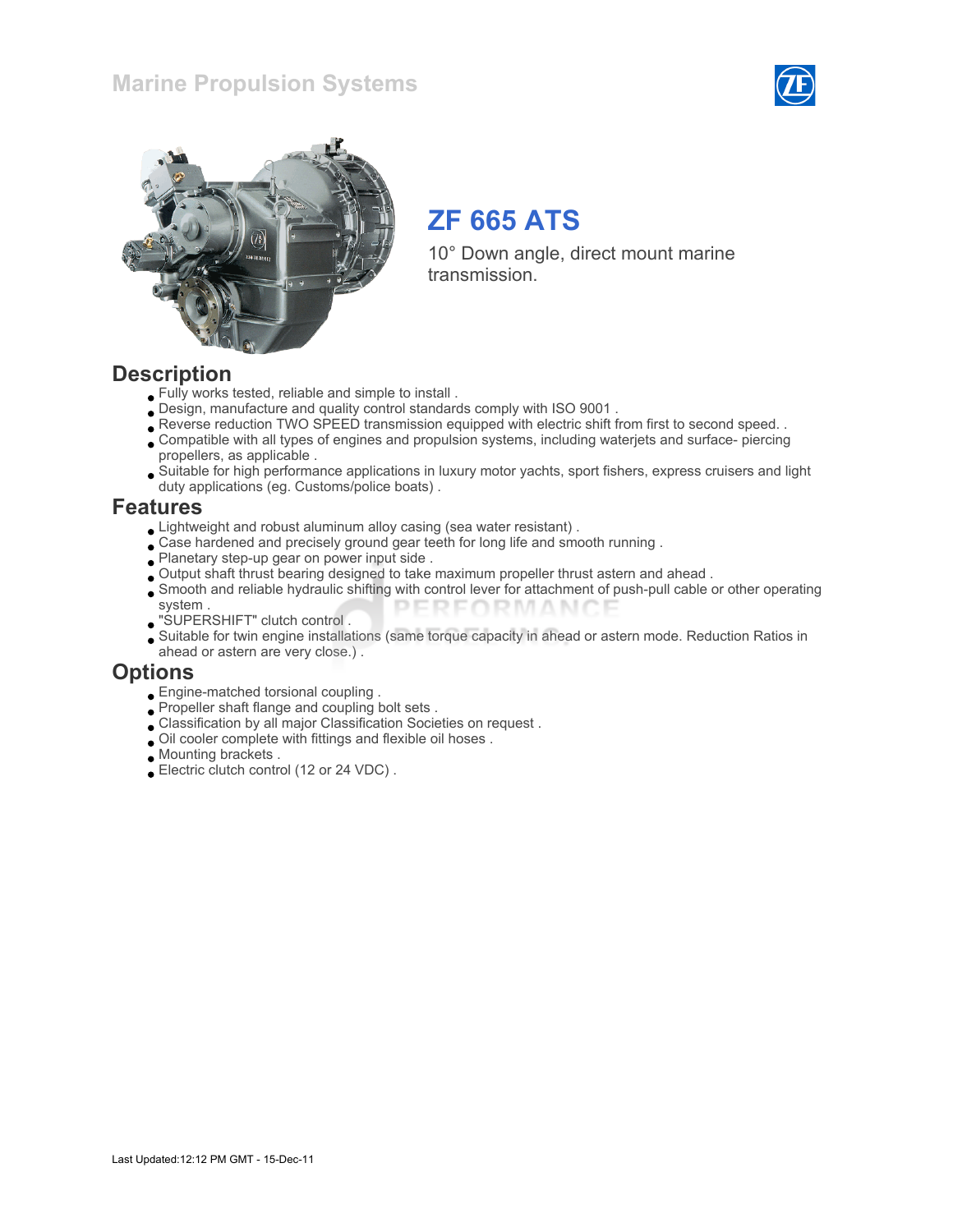# ZF 665 ATS Ratings

2500

## Pleasure Duty

|       | <b>RATIOS</b>                                                      | MAX.<br><b>TORQUE</b> |      |    | POWER/RPM |    |          |      | <b>INPUT POWER CAPACITY</b> |           |          | MAX.<br><b>RPM</b> |
|-------|--------------------------------------------------------------------|-----------------------|------|----|-----------|----|----------|------|-----------------------------|-----------|----------|--------------------|
| 1st   | 2 <sub>nd</sub>                                                    | Nm                    | ftlb | kW | hp        | kW | hp       | kW   | hp                          | <b>kW</b> | hp       |                    |
|       |                                                                    |                       |      |    |           |    | 2100 rpm |      | 2300 rpm                    |           | 2450 rpm |                    |
| 1.525 | 1.225, 1.277, 1.325, 1.363, 1.401 4152 3062 0.4348 0.5830 913 1224 |                       |      |    |           |    |          | 1000 | 1341                        | 1065      | 1428     | 2500               |
| 1.757 | 1.411, 1.471, 1.526, 1.571, 1.613 4152 3062 0.4348 0.5830 913 1224 |                       |      |    |           |    |          | 1000 | 1341                        | 1065      | 1428     | 2500               |
| 1.971 | 1.583,1.650,1.712,1.762,1.810 4152 3062 0.4348 0.5830 913 1224     |                       |      |    |           |    |          | 1000 | 1341                        | 1065      | 1428     | 2500               |
| 2.226 | 1.788,1.863,1.934,1.990,2.044 4152 3062 0.4348 0.5830 913 1224     |                       |      |    |           |    |          | 1000 | 1341                        | 1065      | 1428     | 2500               |
| 2.448 | 1.966,2.050,2.127,2.189,2.248 3969 2927 0.4156 0.5573 873 1170     |                       |      |    |           |    |          | 956  | 1282                        | 1018      | 1365     | 2500               |
| 2.517 | 2.022,2.107,2.187,2.251,2.312 3715 2740 0.3890 0.5217 817          |                       |      |    |           |    | 1095     | 895  | 1200                        | 953       | 1278     | 2500               |
| 2.960 | 2.377, 2.478, 2.572, 2.646, 2.718 3365 2482 0.3524 0.4725 740      |                       |      |    |           |    | 992      | 810  | 1087                        | 863       | 1158     | 2500               |

\* Special Order Ratio.



 $1000$ 

**RPM** 

1500

2000

500

 $\pmb{0}$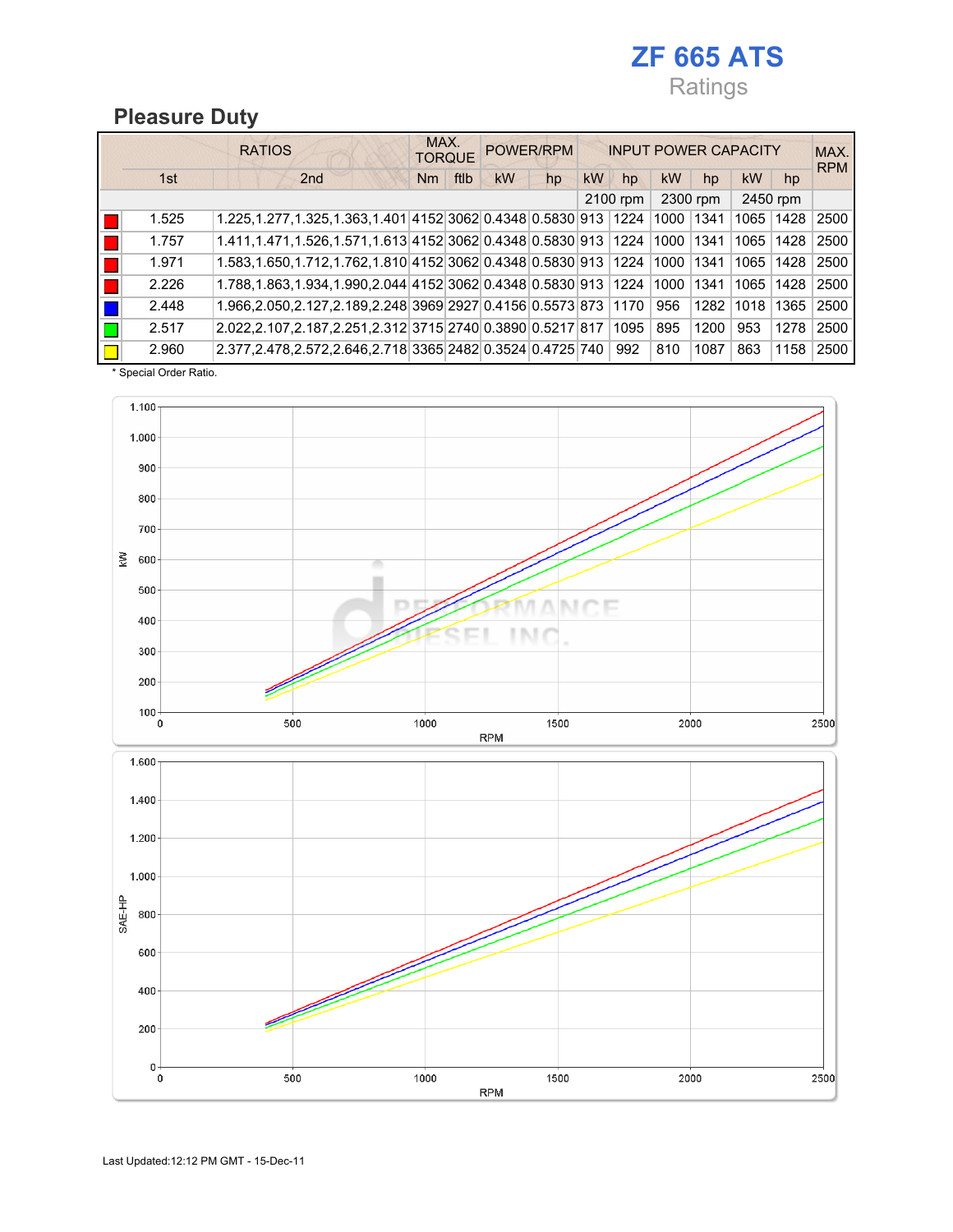# ZF 665 ATS Ratings

# Light Duty

|       | <b>RATIOS</b>                                                                    | MAX.<br><b>TORQUE</b> |      |    | POWER/RPM |           | <b>INPUT POWER CAPACITY</b> |     |          |     |          | MAX.<br><b>RPM</b> |
|-------|----------------------------------------------------------------------------------|-----------------------|------|----|-----------|-----------|-----------------------------|-----|----------|-----|----------|--------------------|
| 1st   | 2 <sub>nd</sub>                                                                  | Nm                    | ftlb | kW | hp        | <b>kW</b> | hp                          | kW  | hp       | kW  | hp       |                    |
|       |                                                                                  |                       |      |    |           |           | 2100 rpm                    |     | 2300 rpm |     | 2450 rpm |                    |
| 1.525 | 1.225,1.277,1.325,1.363,1.401 3561 2626 0.3729 0.5000 783 1050 858 1150          |                       |      |    |           |           |                             |     |          |     | 914 1225 | 2500               |
| 1.757 | 1.411,1.471,1.526,1.571,1.613 3561 2626 0.3729 0.5000 783 1050 858 1150          |                       |      |    |           |           |                             |     |          | 914 | 1225     | 2500               |
| 1.971 | 1.583,1.650,1.712,1.762,1.810 3561 2626 0.3729 0.5000 783 1050 858 1150 914 1225 |                       |      |    |           |           |                             |     |          |     |          | 2500               |
| 2.226 | 1.788,1.863,1.934,1.990,2.044 3490 2574 0.3654 0.4901 767 1029 841 1127          |                       |      |    |           |           |                             |     |          | 895 | 1201     | 2500               |
| 2.448 | 1.966,2.050,2.127,2.189,2.248 3490 2574 0.3654 0.4901 767 1029 841 1127          |                       |      |    |           |           |                             |     |          | 895 | 11201    | 2500               |
| 2.517 | 2.022,2.107,2.187,2.251,2.312 3406 2512 0.3566 0.4783 749 1004 820 1100 874 1172 |                       |      |    |           |           |                             |     |          |     |          | 2500               |
| 2.960 | 2.377,2.478,2.572,2.646,2.718 2786 2055 0.2917 0.3912 613 822                    |                       |      |    |           |           |                             | 671 | 900      | 715 | 958      | 2500               |

\* Special Order Ratio.



![](_page_2_Figure_5.jpeg)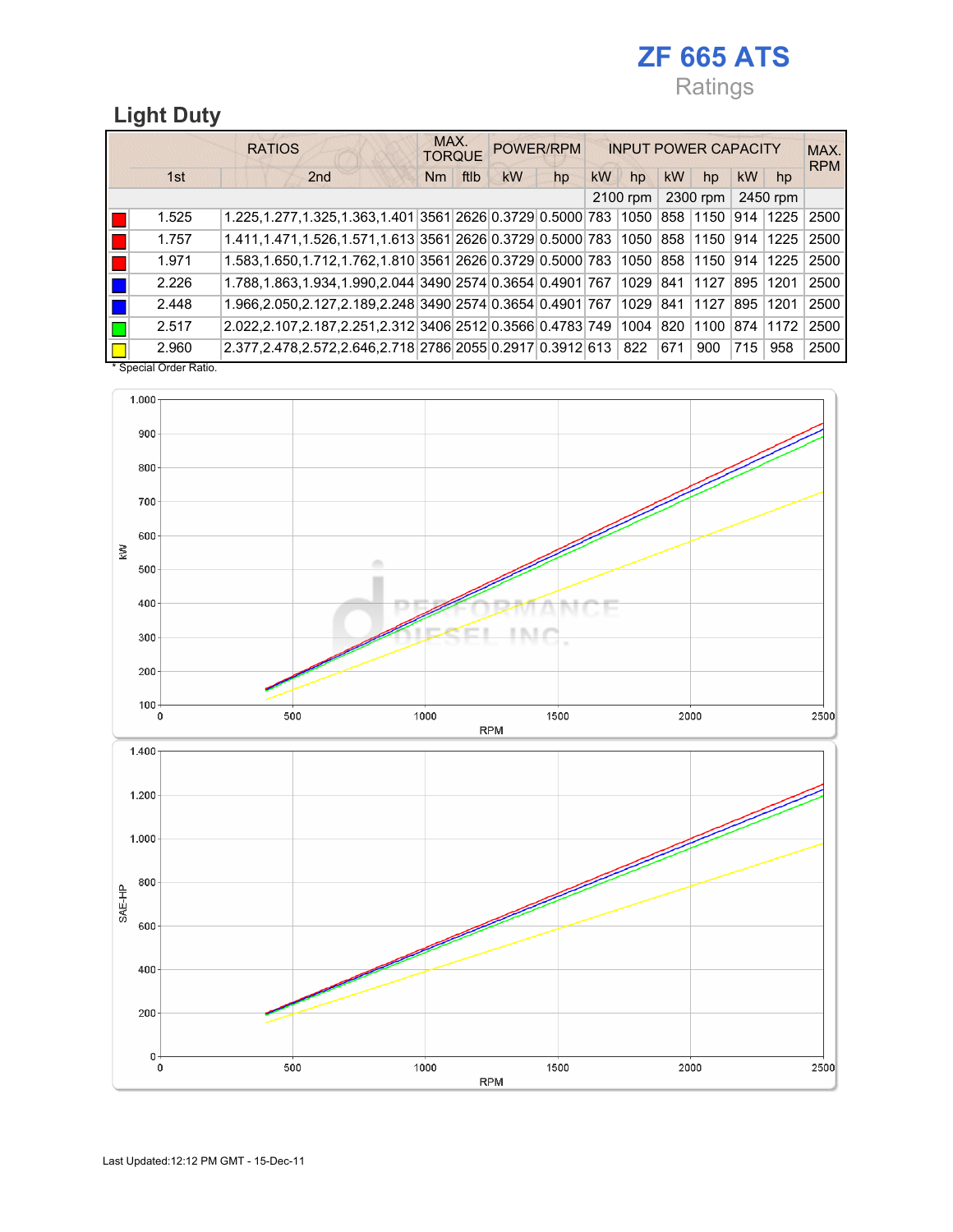# ZF 665 ATS

**Dimensions** 

![](_page_3_Figure_2.jpeg)

|       |            |                |                | mm (inches)    |                |            |                            |                                                      |           |
|-------|------------|----------------|----------------|----------------|----------------|------------|----------------------------|------------------------------------------------------|-----------|
| Angle |            | B <sub>1</sub> | B <sub>2</sub> | H <sub>1</sub> | H <sub>2</sub> |            |                            | $L_2$ $L_3$                                          | Bell Hsg. |
| 10.0  | 269 (10.6) | 310(12.2)      | 310(12.2)      | 157 (6.17)     | 592 (23.3)     | 884 (34.8) | 724 (28.5)                 | $\overline{\phantom{0}}$<br>$\overline{\phantom{a}}$ |           |
|       |            |                | Weight kg (lb) |                |                |            | Oil Capacity Litre (US qt) |                                                      |           |
|       |            |                | 353 (777)      |                |                |            | 15.0 (15.9)                |                                                      |           |

# SAE Bell Housing Dimensions

|         |    |    |              |                                                         |  | <b>Bolt Holes</b> |                 |
|---------|----|----|--------------|---------------------------------------------------------|--|-------------------|-----------------|
| SAE No. |    |    |              |                                                         |  |                   | <b>Diameter</b> |
|         | mm | mm | $\mathsf{I}$ | mm                                                      |  | mm                |                 |
|         |    |    |              | 511.18 20.125 530.23 20.875 552.45 21.75 12 11.91 15/32 |  |                   |                 |

# Output Coupling Dimensions

|    |              |    |    |                   |    |                                      | <b>Bolt Holes</b> |      |              |  |
|----|--------------|----|----|-------------------|----|--------------------------------------|-------------------|------|--------------|--|
|    |              |    |    |                   |    |                                      | No.               |      | Diameter (E) |  |
| mm | $\mathsf{I}$ | mm | in | $\blacksquare$ mm | In | mm                                   |                   | mm   |              |  |
|    |              |    |    |                   |    | 205 8.07 170 6.69 140 5.51 20.0 0.79 | 10                | 18.3 |              |  |

![](_page_3_Figure_8.jpeg)

![](_page_3_Figure_9.jpeg)

CE